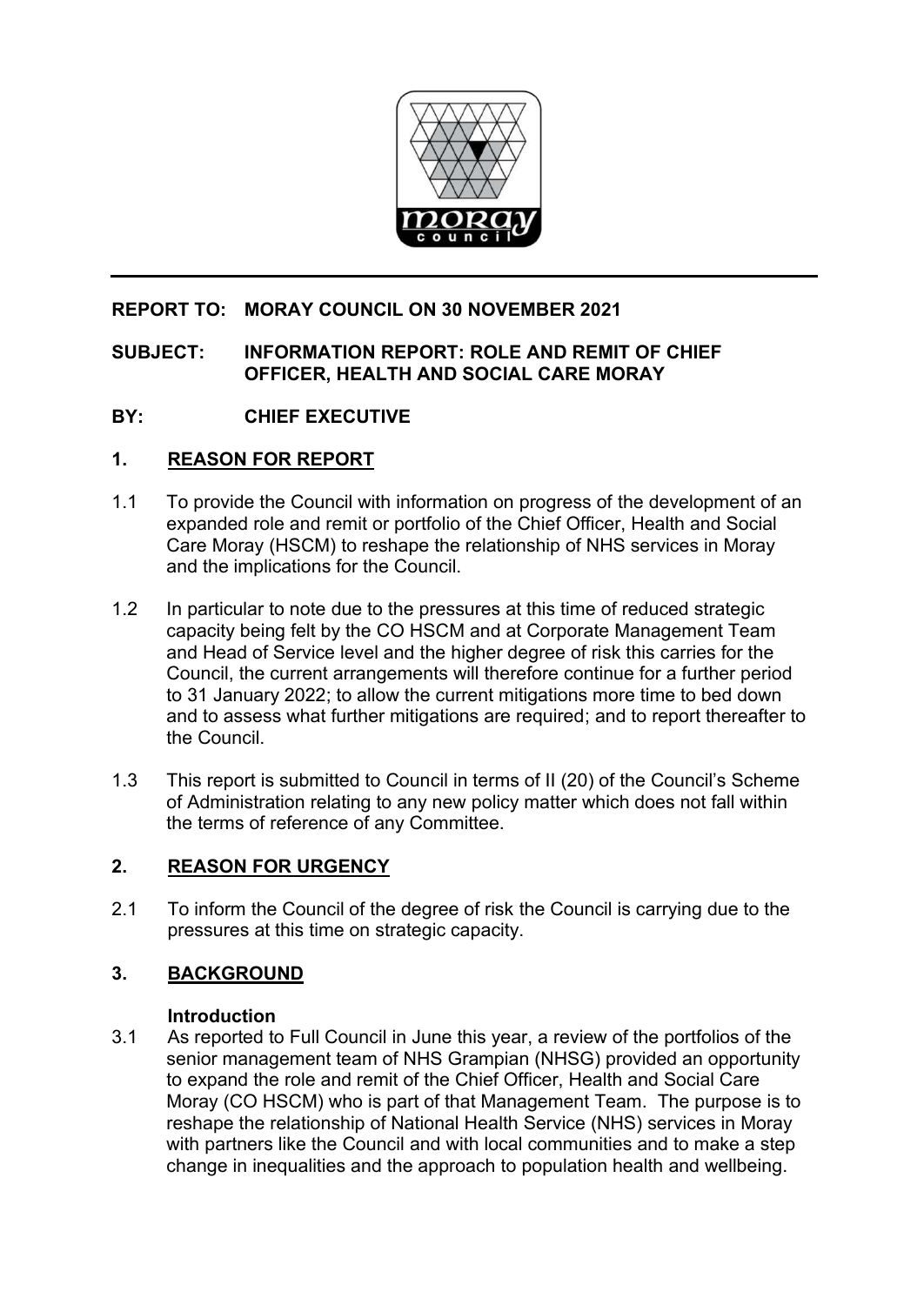- 3.2 The request was part of a "whole system" change by the Chief Executive to the portfolios of the senior management team of NHSG and the portfolios of all three Chief Officers of Integration Joint Boards in the Grampian area who are part of the senior management team.
- 3.3 The Council is obliged to support Health and Social Care in Moray. This obligation is not to be to the detriment of any statutory obligation, performance etc. standards which either NHSG or the Council is required to meet. Accordingly, any expansion of the portfolio, and therefore the responsibility of the Chief Officer, has to be balanced against the strategic capacity of the **Council**
- 3.4 The meeting of Full Council in June 2021 noted the Chief Executive's intent to respond to this welcome direction of travel by reaching agreement with the Chief Executive NHSG and the Chief Officer HSCM on a portfolio expanded on an interim basis to gage how this would operate in practice in terms of the respective statutory and other obligations, and what mitigations measures and other interventions would be required so as not to be to the detriment of the Council.

# **Moray Council Corporate Management Team Portfolios**

- 3.5 The Corporate Management Team (CMT) which has operational responsibility for good governance arrangements comprises the Chief Executive and two Depute Chief Executives (DCEs) with service portfolios responsibilities for:-
	- Education, Communities and Organisational Development; and
	- Economy, Environment and Finance

The DCEs are also responsible for priorities within Moray Community Planning Partners (CPP) Local Outcome Improvement Plan (LOIP). They also have supporting and lead officer roles in delivering the following:-

- Recovery and Renewal Strategic Framework;
- Best Value Audit Review (BVAR) Action Plan;
- Climate Change Strategy;
- Transformational Change (Improvement & Modernisation Programme).

### **CO HSCM Portfolio**

- 3.6 The expanded portfolio of the CO HSCM has responsibility for:-
	- A range of acute services which in the case of Moray includes Dr Gray's Hospital\*;
	- Health and Social Care Services;
	- Delegation of Children's Services;
	- Two strategic priorities in Moray CPP LOIP;
	- The Promise Plan 2021-24 (the first of three 3-year plans)/Children's Services Plan.
- 3.7 The CO HSCM is also a member of CMT and is therefore in a role which straddles three organisations.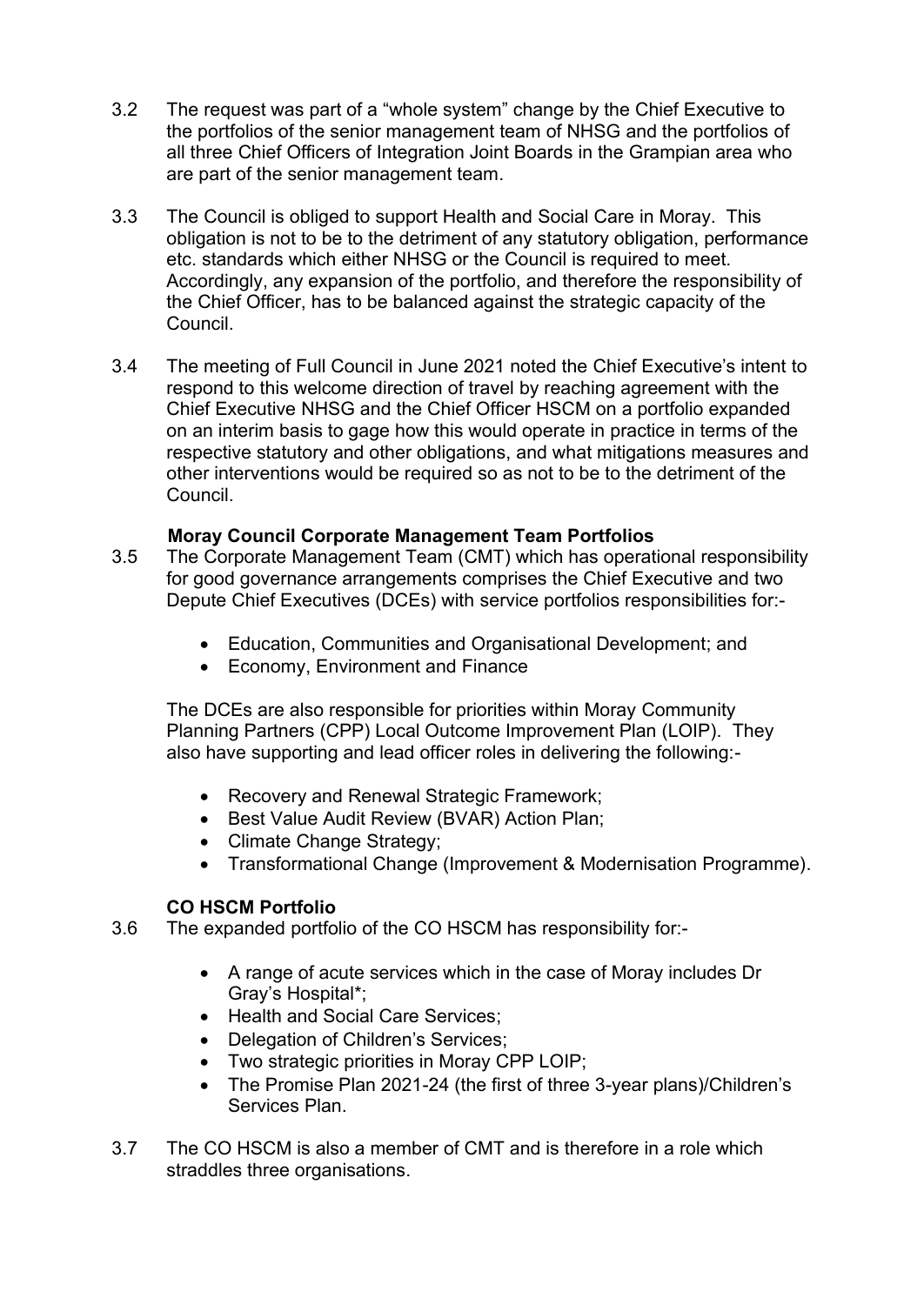3.8 In terms of other corporate roles, the CO HSCM chairs the GIRFEC Leadership Group (GLG) and has accountability for reporting to Committee on performance etc. of Children's Services.

\*As reported to Full Council in June 2021 the issues are different in Aberdeen City and Aberdeenshire because the acute "ask" is different (they do not have a district general hospital in their respective areas) and Children's Services are managed differently.

### **Key Matters Relevant To this Information Report**

### **High Level Strategic Pressures**

- 3.9 The Council remains in a pandemic response phase, and there is continued and sustained pressure in particular on:-
	- Acute health services;
	- Health and social care; and
	- Education services.
- 3.10 At the same time Moray Council's high level strategic pressures relative to the portfolios of CMT and the CO HSCM respectively have increased in terms of the following:-
	- Independent Review of Adult Social Care/Consultation on National Care Service;
	- Resumption of Inspections of Adult Protection
	- Acceleration of the sign-off of the Moray Growth Deal

#### **Mitigation Measures**

- 3.11 Since June 2021 a number of mitigation measures have been implemented:-
	- Appointment of a HSCP Lead for Strategy & Performance / Deputy CO HSCM who has supported the initial response to the independent review of Adult Social Care the scope of which has also been considerably expanded to include Children's Services etc.;
	- Involvement of Corporate Manager, HSCM in a range of corporate activities in support of the CO HSCM; and
	- As part of the emerging budget process of 2022/23 an Investment Plan for Children's Services to provide a service based more on early intervention and to work towards to the implications of The Promise.
- 3.12 The Council also agreed in May 2021 to a recruitment drive that will see a significant investment in project management, Legal, ICT and other specialist staff to address the pace of transformation, climate change, poverty and other such initiatives within the Council's Improvement and Modernisation Programme (IMP). A number of these staffing posts have only recently been recruited to and require a period of familiarisation and integration.
- 3.13 Although there is evidence of emerging benefits from this opportunity to reshape the relationship of NHS services in Moray, the Council does not yet have the agreed staffing resources at a level where there can be assurance the pace, depth and continuity of progress can be maintained to the required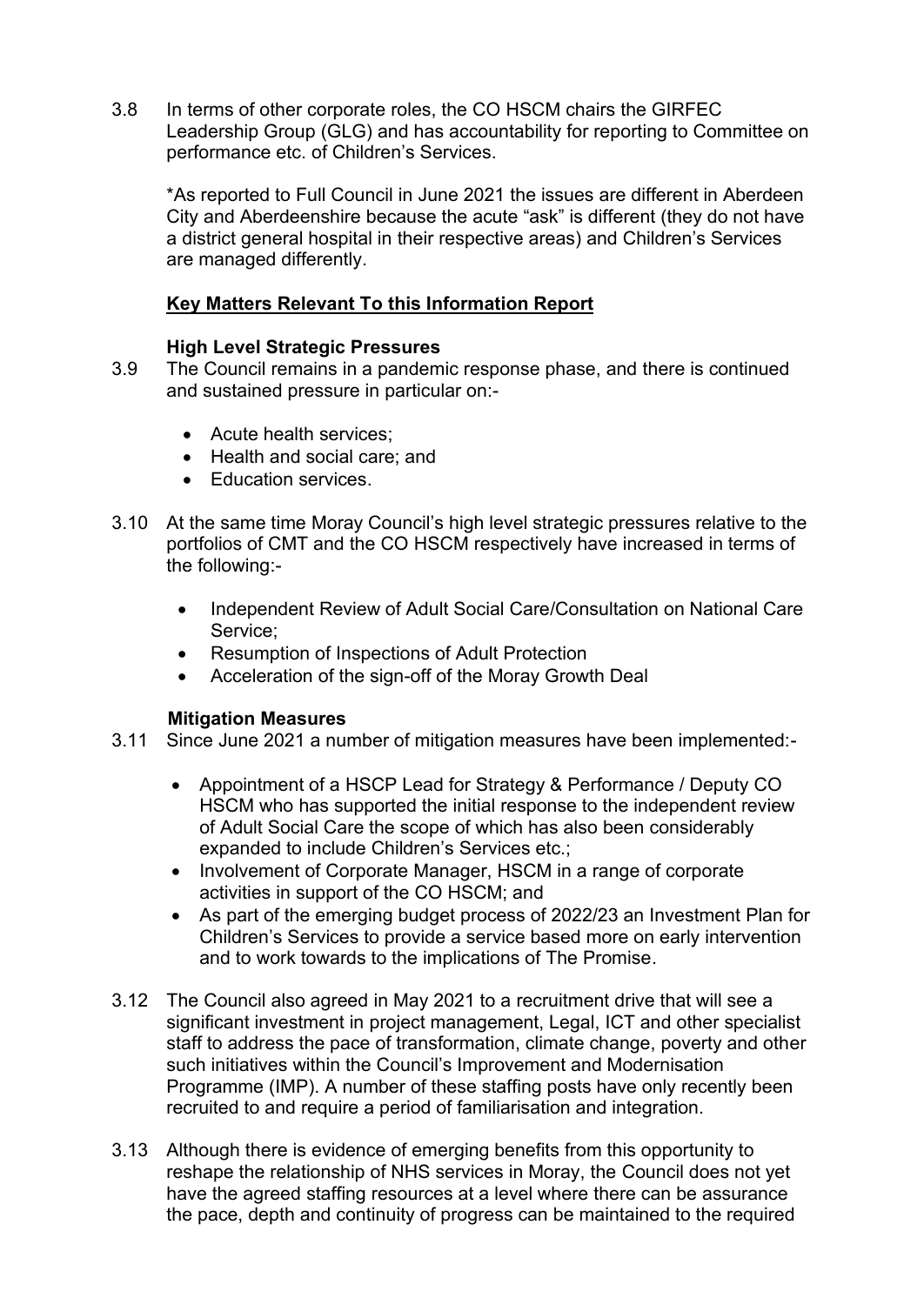standards and milestones across the Council's programme of improvement and transformation as a whole. Pending integration of the agreed staffing resources, the current approach is high risk and requires further time to assess what further mitigations may be required and to allow the current mitigations more time to bed down to ensure any benefits are not to the detriment of the Council.

## **4. SUMMARY OF IMPLICATIONS**

### **(a) Corporate Plan and 10 Year Plan (Local Outcomes Improvement Plan (LOIP))**

Working with our partners to support people so they can cope with, and where possible, overcome the health and wellbeing challenges they may face.

Ensuring that the right care is provided at the right place at the right time when people are in need. Ensuring that our systems are as simple and efficient as possible.

### **(b) Policy and Legal**

Arrangements for the Moray IJB and the role and remit of CO Moray IJB are set out in a document known as the H&SC Integration Scheme for Moray.

The Integration Scheme is effectively a partnership agreement and provides for escalation of resource issues to the respective Chief Executives which has happened here namely notification by NHS that they need the CO to take on additional leadership responsibilities for health services to help with recovery from the current pandemic and to deliver the newly published NHSG Strategy.

Any issues about the Scheme is a matter for both CEs and CO to resolve, to line which there is provision for escalation to mediation and ultimately Scottish Government.

In terms of the Scheme along with NHSG the Council is obliged to support the IJB. This obligation is not to the detriment of any statutory obligation, performance etc. standards which NHSG or the Council is required to meet.

### **(c) Financial implications**

There are no financial implications arising directly from this report.

### **(d) Risk Implications**

The risk of not reshaping relationships and focus for health and social care services will mean that HSCM cannot respond adequately to future demands. This has to be balanced against the risks of detrimental impact on strategic management capacity in terms of strategic and corporate planning; transformational change and corporate leadership and management of the Council.